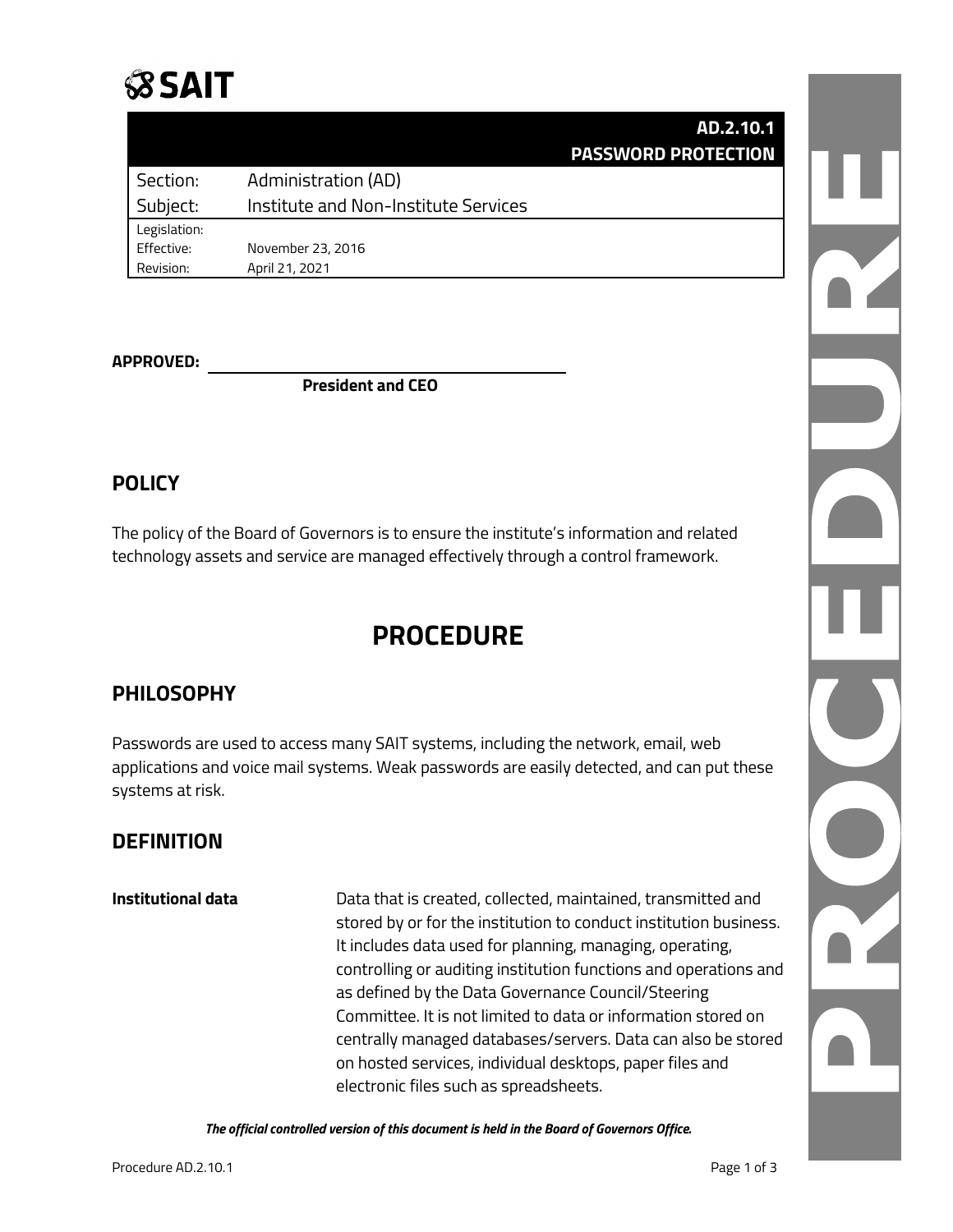

#### **GOVERNING PRINCIPLES**

- 1. This procedure applies to all SAIT employees and contractors, and to anyone else who has been granted access to SAIT's systems, excluding students.
- 2. Institutional data is one of SAIT's most important resources. It will be managed as a business-critical resource by following data management best practices and principles that safeguard the security of the data.
- 3. SAIT systems must be configured to follow the procedures outlined below. Systems that cannot be configured to follow these procedures must be identified and have compensating controls implemented.

#### **PROCEDURE**

- 1. Passwords shall not be reused.
- 2. Passwords must be kept secure.
- 3. Passwords should never be shared with others. If someone requests or demands a password, refer that person to this procedure or ask that person to contact the Helpline.
- 4. If a user knows or suspects that the user's password has been compromised, the user must immediately report this to the Helpline and must change the password.
- 5. The Helpline is responsible for supporting users who wish to change their passwords. The Helpline can assist users who request to have their passwords changed where the password has been forgotten or there is a problem with the password.
- 6. If a password needs to be reset by someone other than the user, the user's immediate supervisor must make the request to the Helpline.
- 7. Password Standards
	- a) Passwords must be at least eight characters long and contain a combination of letters, numbers and symbols.

*The official controlled version of this document is held in the Board of Governors Office.*